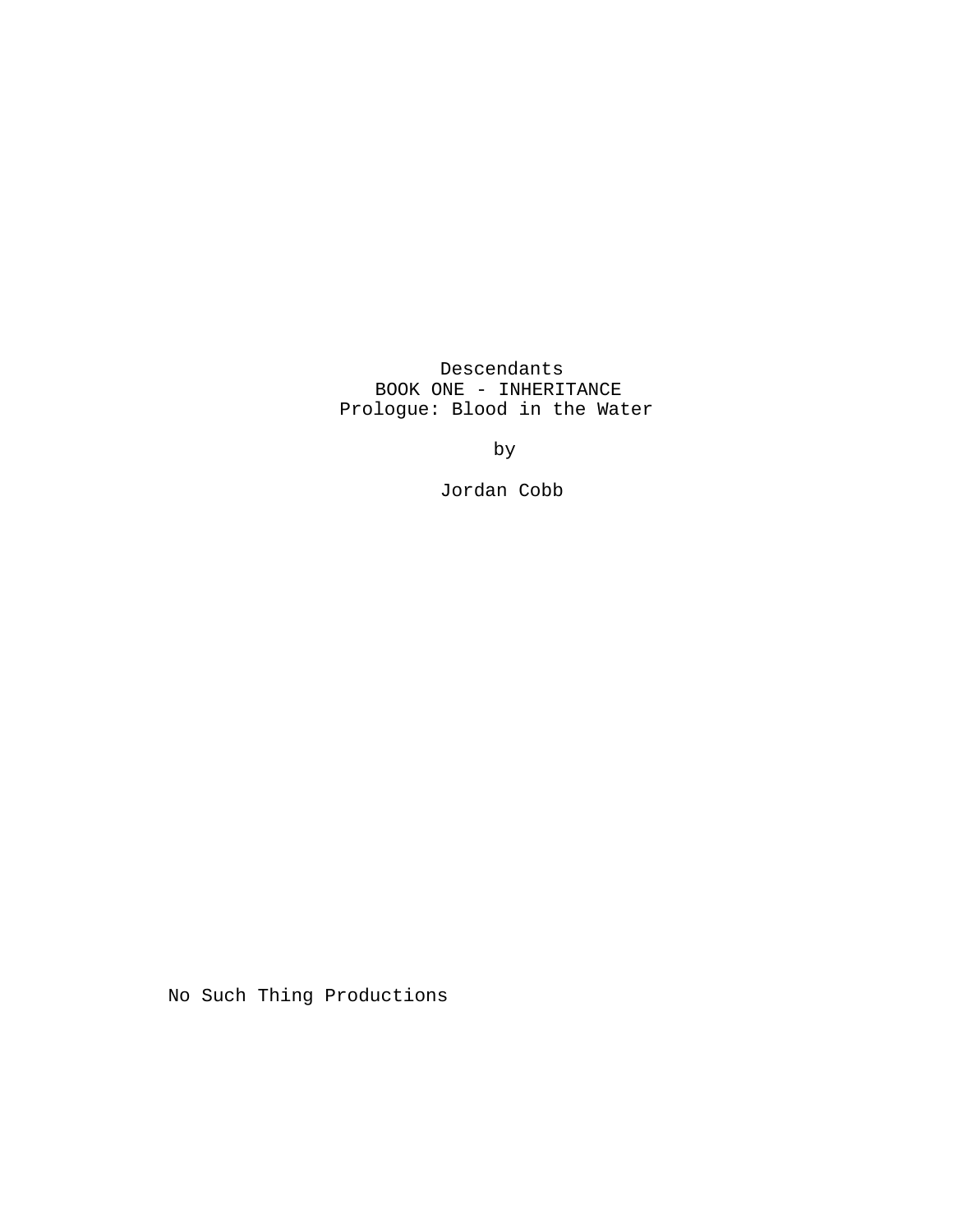INT. Axel's Office, Aphelion Industries - DAY

AXEL CRICHTON sits alone in his office, head buried in his hands. A transmission plays faintly in the background... an audio transmission... Familiar voices filter through the static...

#### CHEL

I love standing here. It's a small window, and it's set fairly high up so it's not necessarily the best for just... stargazing. Unless you're Peter-height, which, I am not. There are better views on the ship, but this one... I get to pass it every day, walking from the bridge to the mess... I can linger here... Holding myself in this place between work and rest, catching glimpses of the universe in motion... like a dream you can still taste as you just come into waking...

AXEL.

(under his breath) Yeah, I know the feeling.

#### CHEL

Speaking of work... We are coming into the mess hall now... Or as I like to call it, ground zero.

PETER

Ha ha, very funny.

### CHEL

Well, if you didn't leave your whole life lying around on the table... We might actually be able to have dinner sitting down sometime.

PETER

What are you doing?

# CHEL

Recording a message. Guess who for! Go on, guess! Guess who I'm talking to...

PETER

Chel, come on, I'm trying to-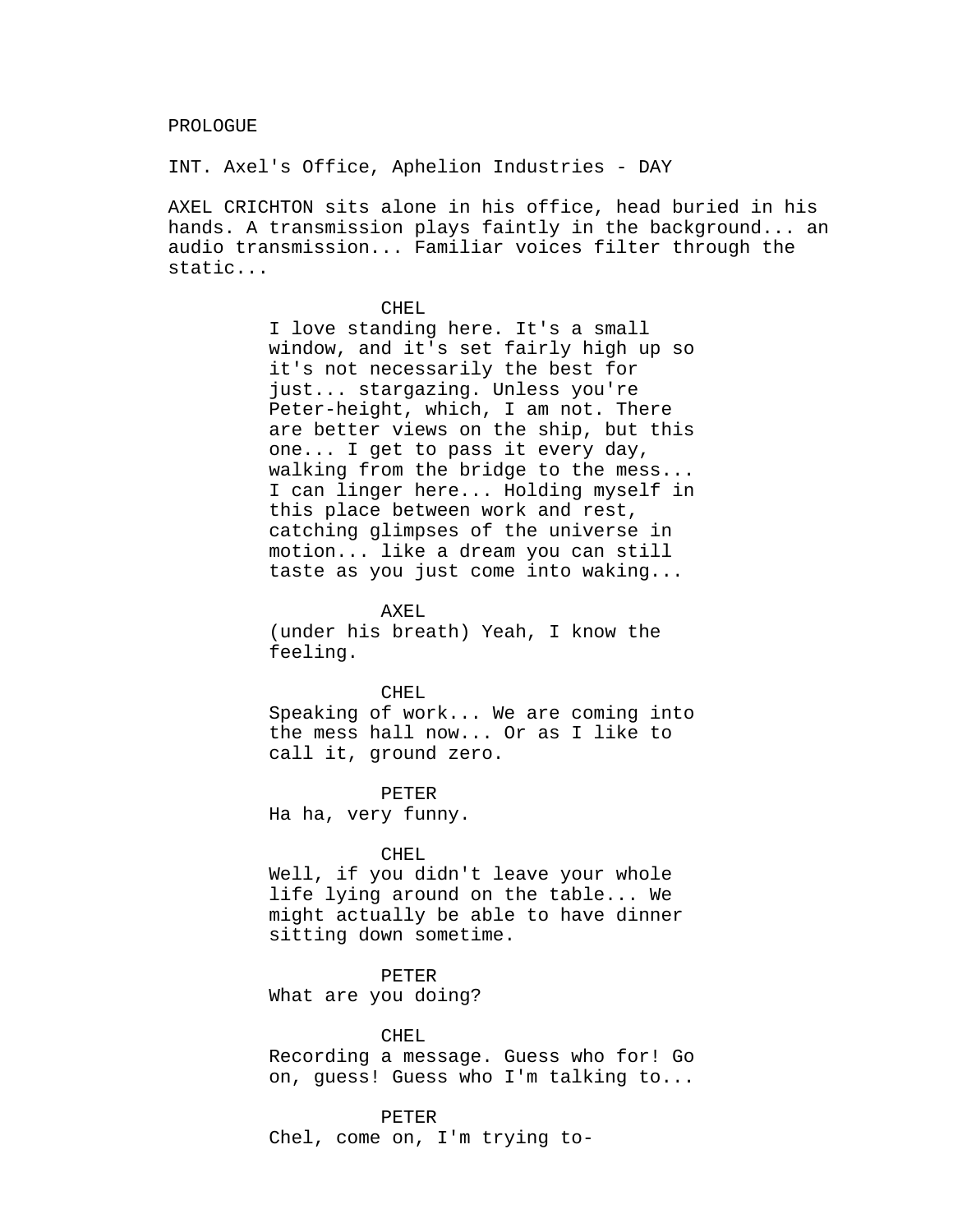CHEL

I'll stop bugging you as soon as you guess! Come oooooon...

PETER Is it your mother? Hi, Rhea...

## CHEL

Nope!

PETER Great. Then I have no idea-

CHEL It's Axel! Well. It will be. I'm giving him a tour of the ship! Say hi!

PETER Chel, we JUST hung up from a video transmission with Aphelion less than an hour ago-

CHEL He's your brother!

PETER (sighs) Hi Axel.

# CHEL

Oh come on, you can do better than that!

# PETER

Chel-

### CHEL

Peter loves you! And he misses you! And he's going to call you very very soon!

PETER

Not that soon...

CHEL

But soon.

PETER I... Yeah. Sure. Soon. (a beat) ... What?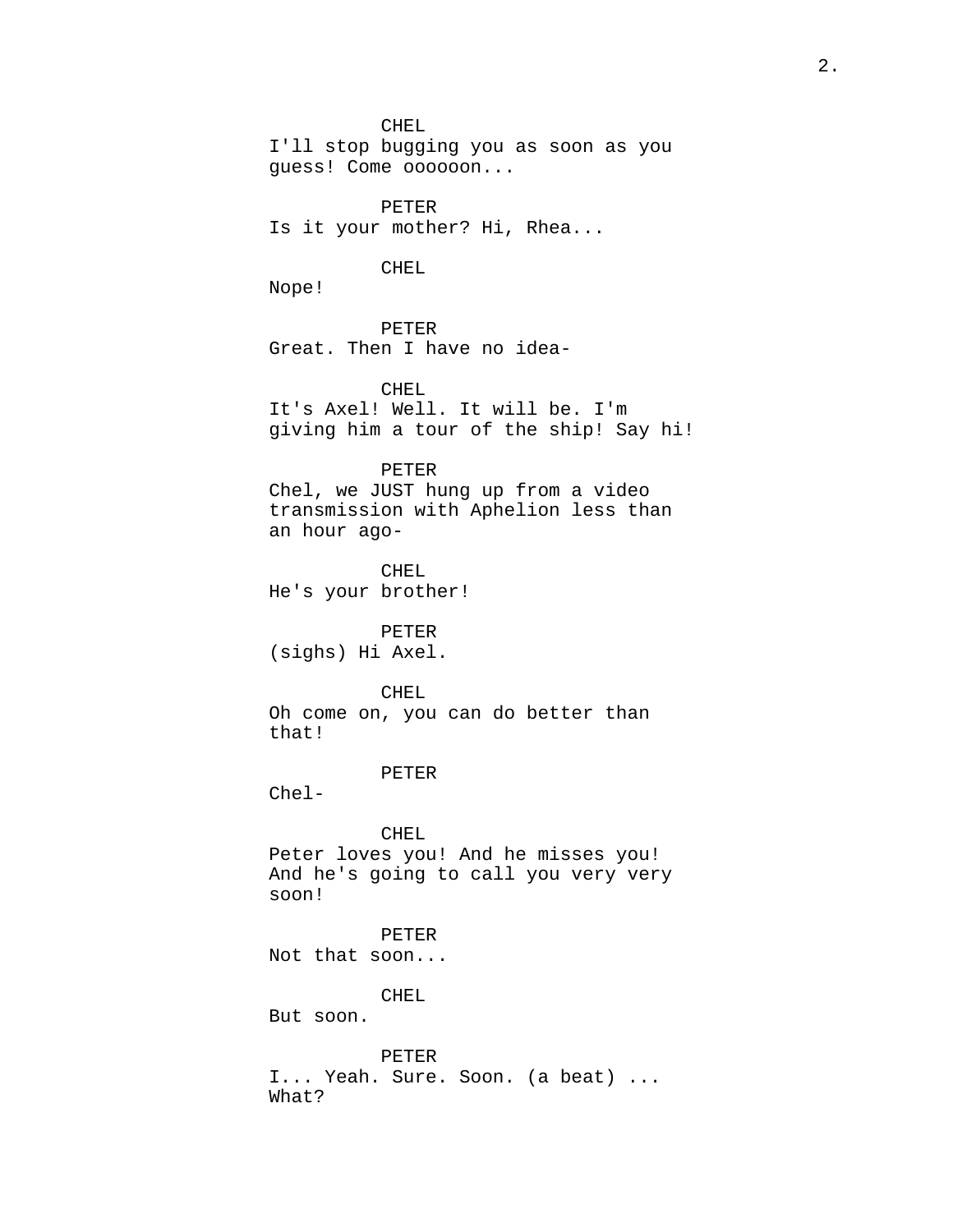CHEL Well go on... PETER (playing dumb) Go on and what? CHEL You have to say "I love you!" PETER (teasing) Why? You already said it for me. CHEL Peter! PETER He already knows I-CHEL Peter... ... Come on... It's not that hard... three little words... "I love you, Axel!" See? If I can say it-PETER You are IMPOSSIBLE, you know that? ...Fine! Fine... (sighs) Axel-The phone rings. Axel lets out an impatient sigh. AXEL God-... damnit! ...Pause message. Axel's data pad lets out a soft beep, and the message stops.

And then, to no one... a shadow of his imagination, hovering ever just over his shoulder...

> AXEL Don't look at me like that. (trying and failing to psych himself up) This is going to be good news. I'm... fine. This is going to be good news. ... Right? (deep breath) Okay.

He reaches across his desk and presses a button for the intercom.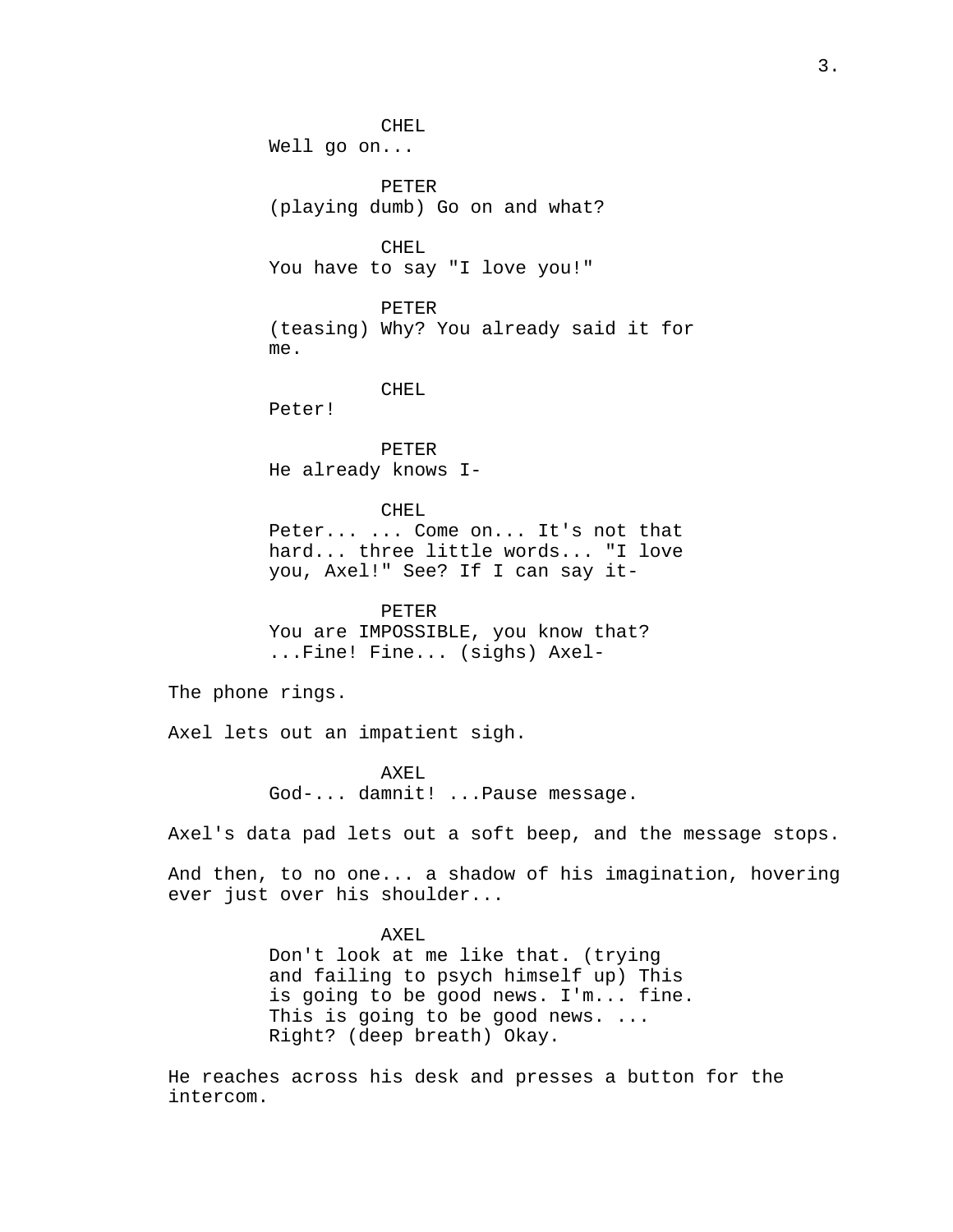AXEL (barely covering his nerves) Is she here yet, Andrea?

#### ANDREA

I'm sorry sir, I've got a reporter here who wants to speak with you. He's been bullying security for almost two hours. Says he won't go until he can speak to you.

### AXEL

I-... (sighs) Right. Fine. Fine, send him-

Axel doesn't have time to put down the phone before the door slams open, and DAMIEN WILDE strides in.

> AXEL EY! Who the fuck-

## WILDE<sup></sup>

Well! So that's what it takes to get an audience these days. Four days of phone tag, two hours of pacing the lobby and your personal receiving room, and I finally get to speak to somebody important.

#### AXEL

You certainly work fast, don't you.

Wilde sits, uninvited, grinning.

# WILDE

That's my job. First to scent the blood in the water is the first one to the kill. Or so they say.

### AXEL

Do they.

## WILDE

Axel Crichton, I presume. Course you are, we've all seen your pictures in the paper one time or another. I'm here on behalf of The Empire Post.

#### AXEL

Oh, you're THAT reporter. Listen, now's not a good time for an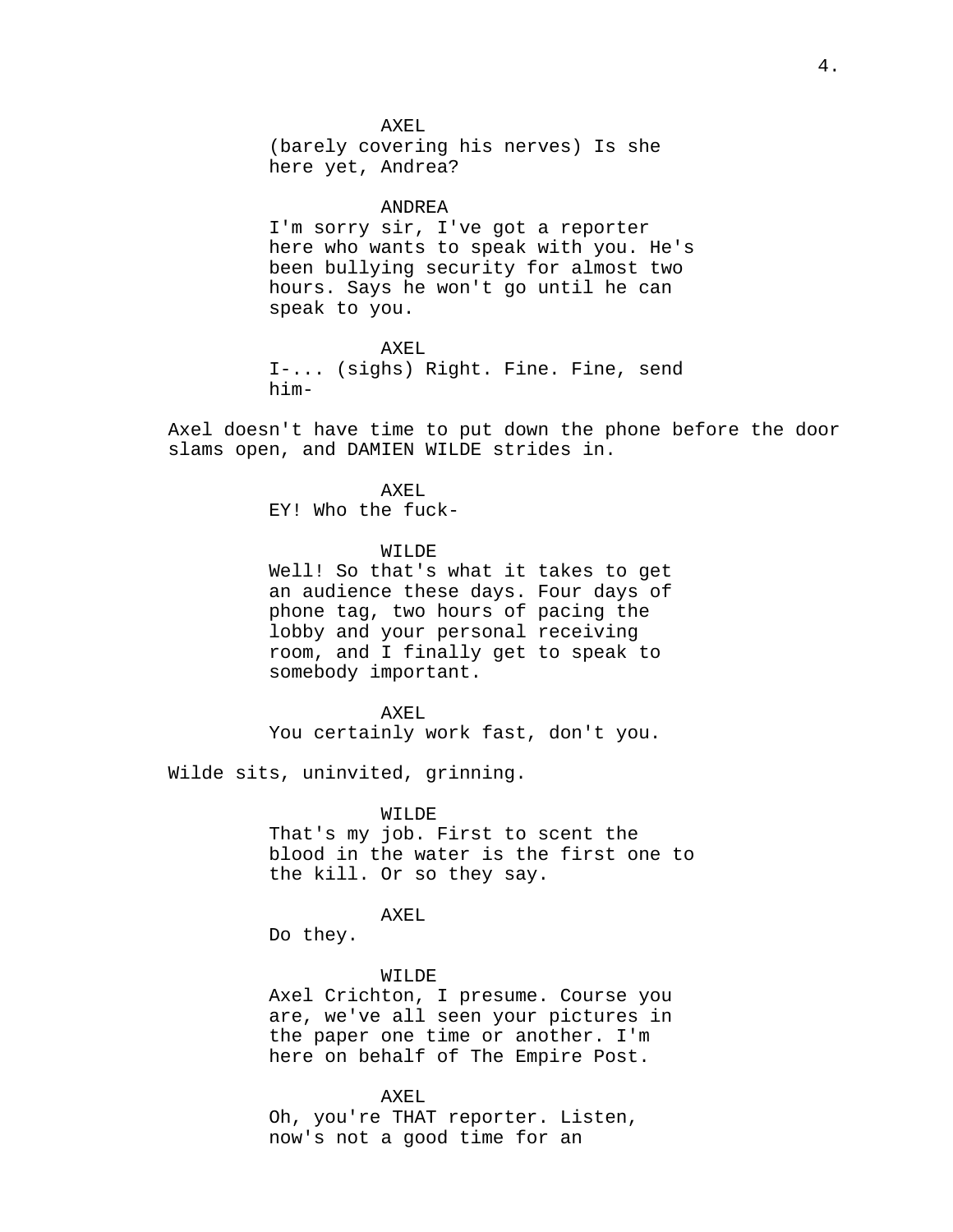interview. I've got someone coming in in a couple of minutes. If you'd like to check back with my secretary, say some time closer to September-

#### WILDE

No, September isn't going to cut it. I'm working on a new piece on the Janus disaster. Sorry. "Tragedy." I'm looking to get a fresh take from your perspective. Being top dog, and so... connected to the story.

## AXEL

(rehearsed) I have no further comments to offer about the Janus Initiative. I already made my comments on the project, in a full statement to the press. (icy steel) Several months ago.

# WILDE

I know! I read them. Little stilted don't you think? I'm guessing your secretary wrote them for you. But you can do better than that.

# AXEL

I'm sorry, what?

#### WILDE

I came all this way, just for you! Your tragedy, your story! The mystery of it all. We're all just dying to know what happened.

# AXEL

Pity. I'll have Andrea send out a wreath.

## WILDE

I mean, come on... level with me here. Man to man. Your... alright, I'll throw you a bone, we'll call it a "statement"... A little hard to believe, don't you think? I mean... You lost a ship. A whole ship, almost half a year ago now... Technicians have been getting nothing but radio silence since just before the craft reached its destination -- a destination the company still has yet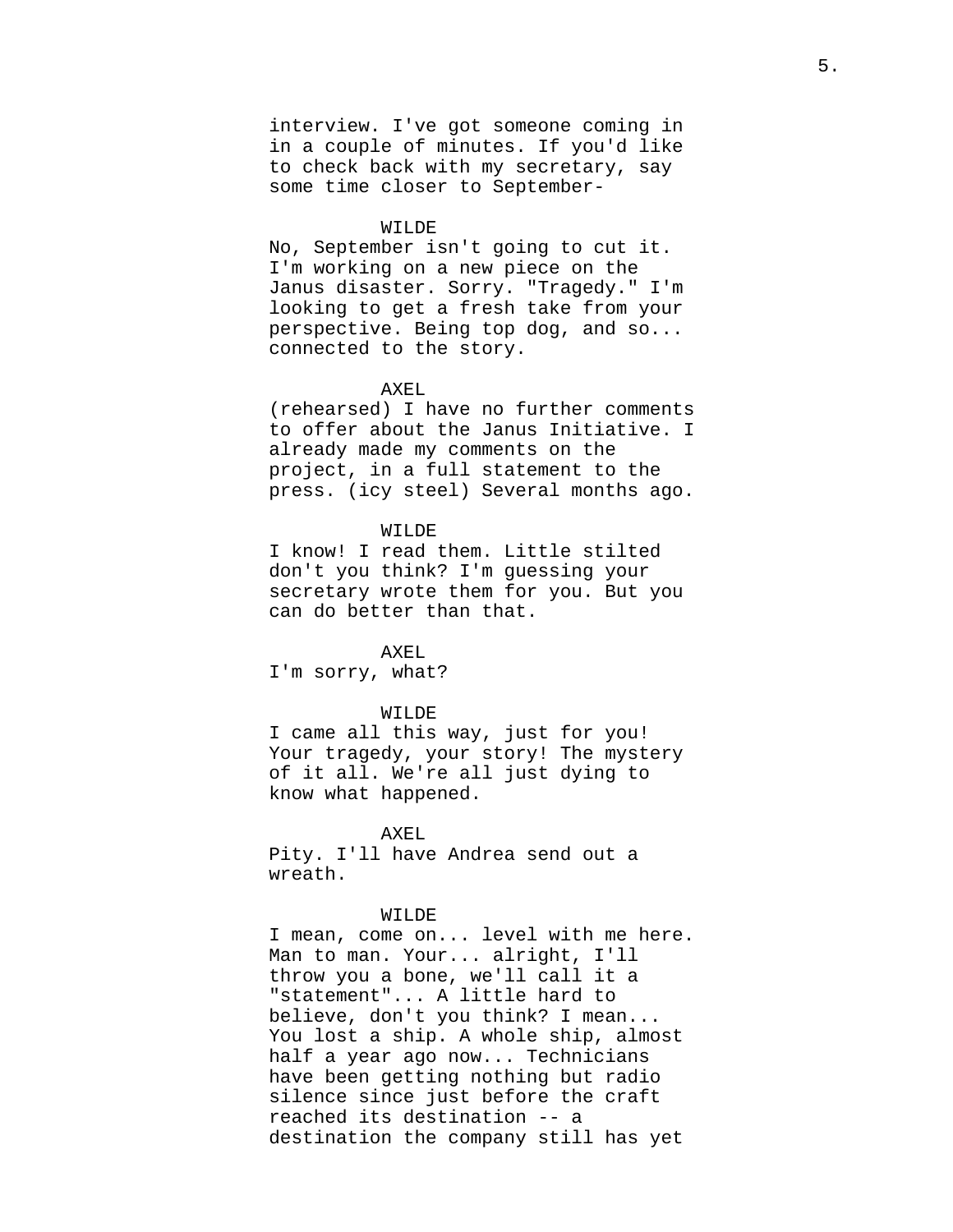to disclose. No one's seen hide nor hair of the crew since they launched, and you have no further comments? My friend, I hate to tell you this, but I smell bullshit.

## AXEL.

(tightly) As a matter of fact, I'm MORE than aware the crew of the Adamantine are five months overdue for their return.

# WILDE

(almost smirking) Oh, that's right. Your brother is... WAS the captain, wasn't he? Condolences. Still. Bit spooky, don't you think? A real mystery... Two scientists and a VERY expensive space ship, just... vanished. Not even a smoking gun. I've heard everything from alien abduction to elopement. But that's Aphelion's official stance, is it? No new word on the disappearance? Not going to cave in and start calling it a disaster?

## AXEL

No.

#### WILDE

You really don't have anything else you want to share? No tearful stories of goodbye with your beloved brother? No scintillating backstory between him and that biologist?

AXEL Xenoarcheologist. And nope, I'm good.

### WILDE

So that's it. Still holding on hope?

AXEL

...Yes.

# WILDE

Really?

AXEL

... I-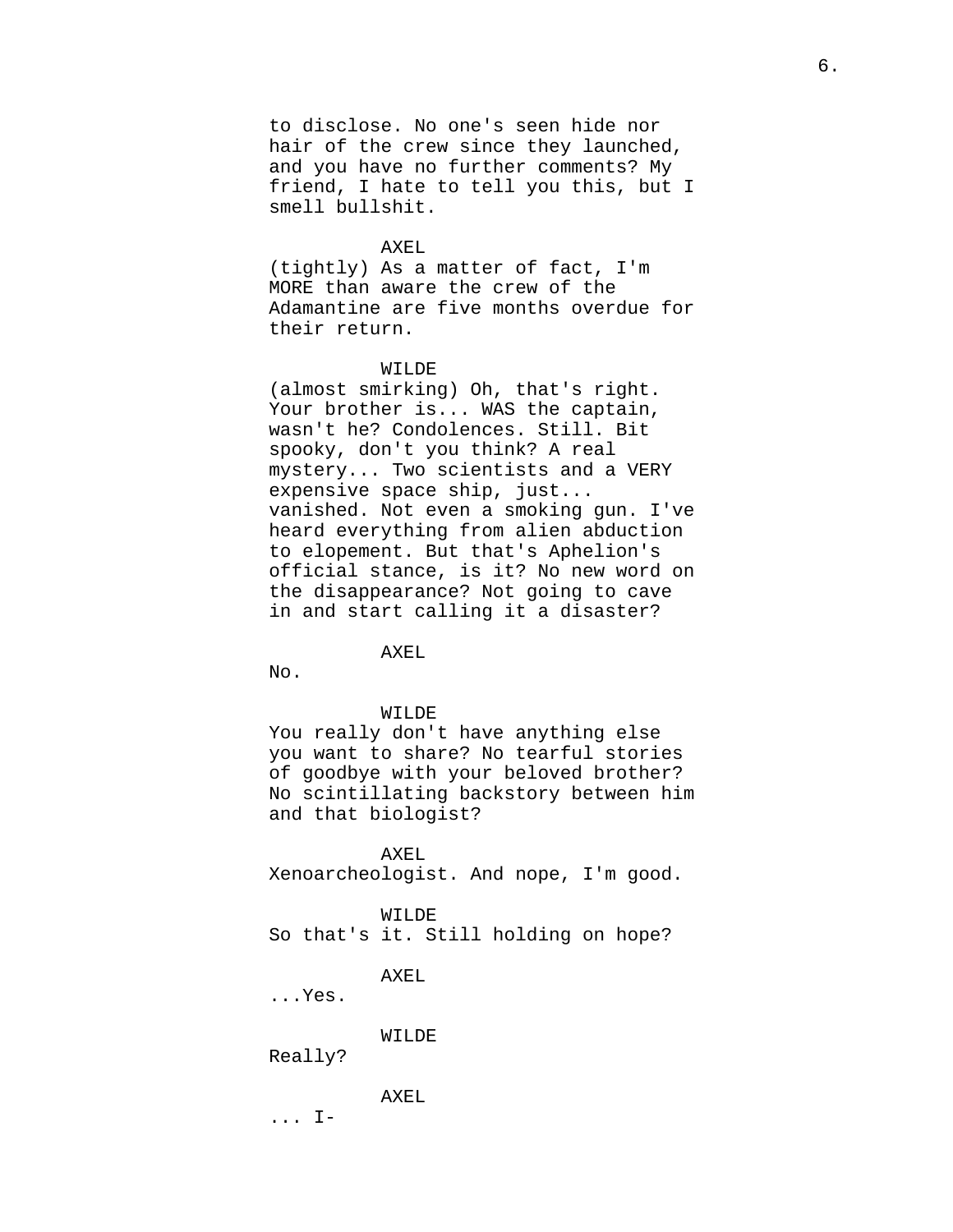### WILDE

Even though you finally have found a body. (beat) ... Or... hadn't you heard the rumors?

# AXEL

If... you're referring to the statements about the Rosseter colony-

# WILDE

I am. You certainly keep your ears to the ground...

# AXEL

Yes, we have heard the rumors circulating. "A ship crash landed on the outskirts of the Rosseter moon colony three days ago." I'm sorry to say it's nothing but that. A rumor.

# WILDE

Rosseter was recently purchased by Aphelion Industries, wasn't it. After you started one of your research digs. A few months ago, it was nothing but a backwater mining colony on the dark side of the moon, nobody in the empire had even heard of! But now I hear you've been making some rather astounding leaps and bounds in your "new" artificial intelligence facilities on that particular spot.

Axel stiffens imperceptibly, suddenly on alert.

### AXEL

(coolly, suddenly interested) Yes, Aphelion owns a substantial piece of that colony. My, you've certainly done your research, mister...?

# WILDE

Wilde. Damien Wilde.

# AXEL

Damien Wilde. (a decision.) Right. (and then, as though nothing has happened) Pleasure. Yes, well. Three days IS a long time. If there had been any foundation in the claims that a ship had crashed, let alone if it was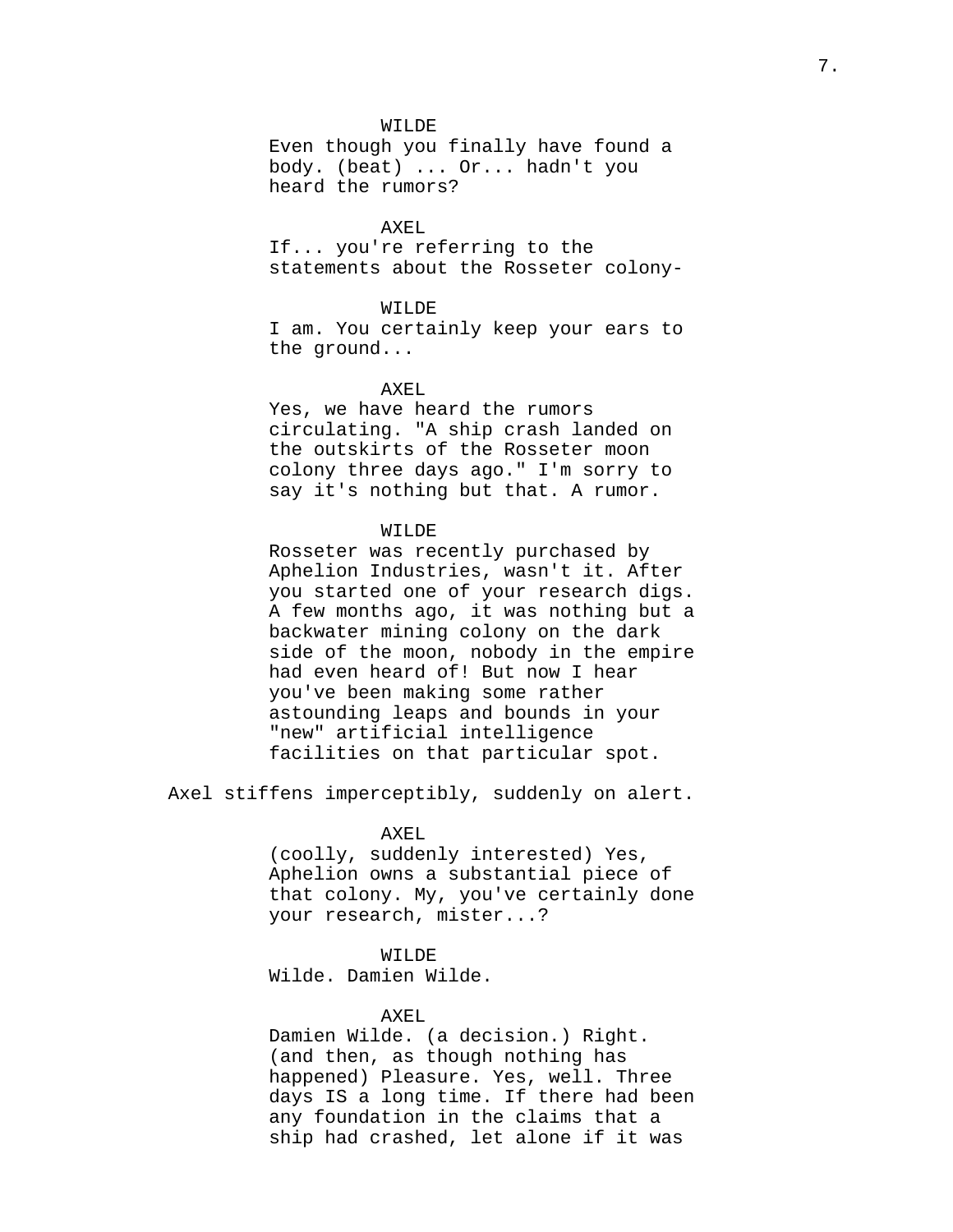the Adamantine, you can be assured I would have made a statement by now. As it is, we don't have any further commentary to offer.

# WILDE

Shame.

The two men size one another up -- scenting blood.

The phone rings. Axel breaks away, pressing the intercom.

AXEL

Go ahead, Andrea.

## ANDREA

Mr. Crichton, Captain Rori from the ARC Juno team is here to see you.

## AXEL

Just a minute.

He switches off the intercom. Looks at Wilde, who is still staring at him. They smile at one another, venomously cordial.

> AXEL That would be my appointment.

Wilde stands, offering his hand.

# WILDE

Is it really. Shame. Well. I still have a little more... digging to do on this story, but it should be in the Post by the end of the month. If you change your mind, or find anything new. Here's my card. Feel free to give me a ring. Any time.

AXEL

I certainly will do that, Mr. Wilde. Have a pleasant day.

WILDE Don't be a stranger.

They shake hands. Wilde moves towards the door, then pauses.

WILDE Axel... I'll be in touch.